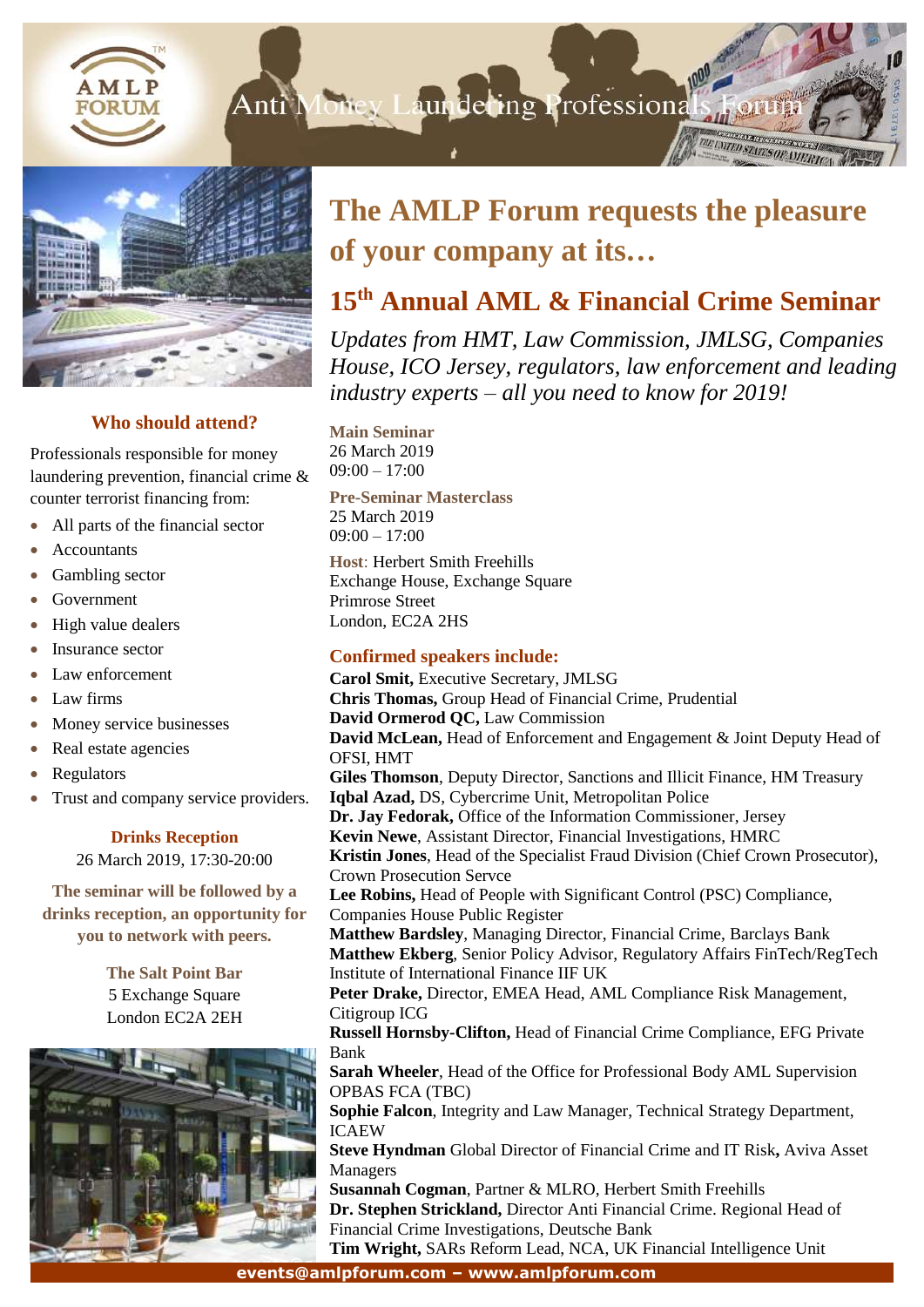#### **Post-seminar masterclasses (each stream bookable separately), Monday 25 March 2019**

**STREAM A**

**09:00 – 10:30 Financial sanctions compliance 2019 – addressing new dynamic challenges 11:00 – 12:30 Iran sanctions on both sides of the Atlantic STREAM B 13:30 – 15:00 Lessons learnt from latest AML/CTF enforcement cases 15:30 – 17:00 SARs reporting – evolving approach and increasing value**

# **Main seminar – Tuesday, 26 March 2019, 09:00 - 17:00**

- **08:30** *Registration & Breakfast*
- **09:00** *Chair's Welcome Address*

#### **09:15 HMT AML/CTF strategies update**

- FATF Mutual Evaluation of the UK follow up on the recommendations
- Transposition of the 5MLD & the 6MLD proposal
- Strenghening the AML supervisory regime
- Onshoring UK AML/CTF & financial sanctions legislation for Brexit **Giles Thomson**, Deputy Director, Sanctions and Illicit Finance, HM Treasury
- **09:45 The Law Commission the SARs Reform regime – the final recommendations David Ormerod QC,** Law Commission
- **10:30** *Morning Tea/Coffee*
- **11:00 The supervision priorities and key risks for firms FCA -** TBC
- **11:45 New AML/CTF & financial crime challenges – how to strengthen your defences**
	- The drivers behind the threats in 2019
	- JMLSG current issues and additional guidance
	- Moving beyond just compliance the role of culture, governance and accountability
	- Big data, digitalisation, RegTech and AI
	- Managing risks arising from change in a complex world

**Carol Smit,** Executive Secretary, JMLSG **Matthew Bardsley**, Managing Director, Financial Crime, Barclays Bank **Matthew Ekberg**, Senior Policy Advisor, Regulatory

Affairs FinTech/RegTech, IIF UK **Steve Hyndman** Global Director of Financial Crime

and IT Risk**,** Aviva Asset Managers

# **12:45 OFSI financial sanctions and implementation – expectations of the industry**

- OFSI priorities 2019
- Topical issues including Iran and Russian sanctions
- Doing business in Iran: trade and export guide
- Enforcement and engagement key points for the industry

**David McLean,** Head of Enforcement and Engagement & Joint Deputy Head of OFSI, HMT

**13:15** *Lunch*

**14:00 Data privacy, transparency & public registers onshore and offshore Lee Robins,** Head of People with Significant Control PSC Compliance, Companies House Public Register **Dr. Jay Fedorak,** Office of the Information Commissioner, Jersey

- **14:30** *Breakout session* **Risk management – the vulnerabilities and new AML/CTF approaches Peter Drake**, EMEA Head, AML Compliance Risk Management, Citigroup TTS CCB Pete Dougherty, until recently Head of AML/CTF EMEA, State Street **Russell Hornsby-Clifton,** Head of Financial Crime Compliance, EFG Private Bank
- **14:30** *Breakout session* **Tax evasion, avoidance and compliance – how much is enough Alex Brenig-Jones,** Head of Anti-Tax Evasion, Financial Crime Risk, RBS **Sophie Falcon**, Integrity and Law Manager, Technical Strategy Department, ICAEW
- **14:30** *Breakout session* **Insurance hotspot: The financial crime & sanctions risks - rising compliance standards Chris Thomas,** Group Head of Financial Crime, Prudential **Lloyds of London -** TBC
- **15:15** *Afternoon Tea/Coffee*
- **15:45 Cybercrime & cryptocurrencies - keeping up with the new scams Iqbal Azad,** DS, Cybercrime Unit, Metropolitan Police
- **16:15 The ML, fraud & corruption threats – stepping up the efforts in the fight against financial crime**

**Kevin Newe**, Assistant Director, Illicit Finances Policy & Strategy, HMRC **Dr. Stephen Strickland,** Director, Regional Head

of Financial Crime Operations & Intelligence, Deutsche Bank **Kristin Jones**, Head of the Specialist Fraud

Division (Chief Crown Prosecutor), CPS **NCA -** TBC

- **16:55** *Chair's Closing Remarks*
- **17:00** *Seminar Close & Drinks Reception*